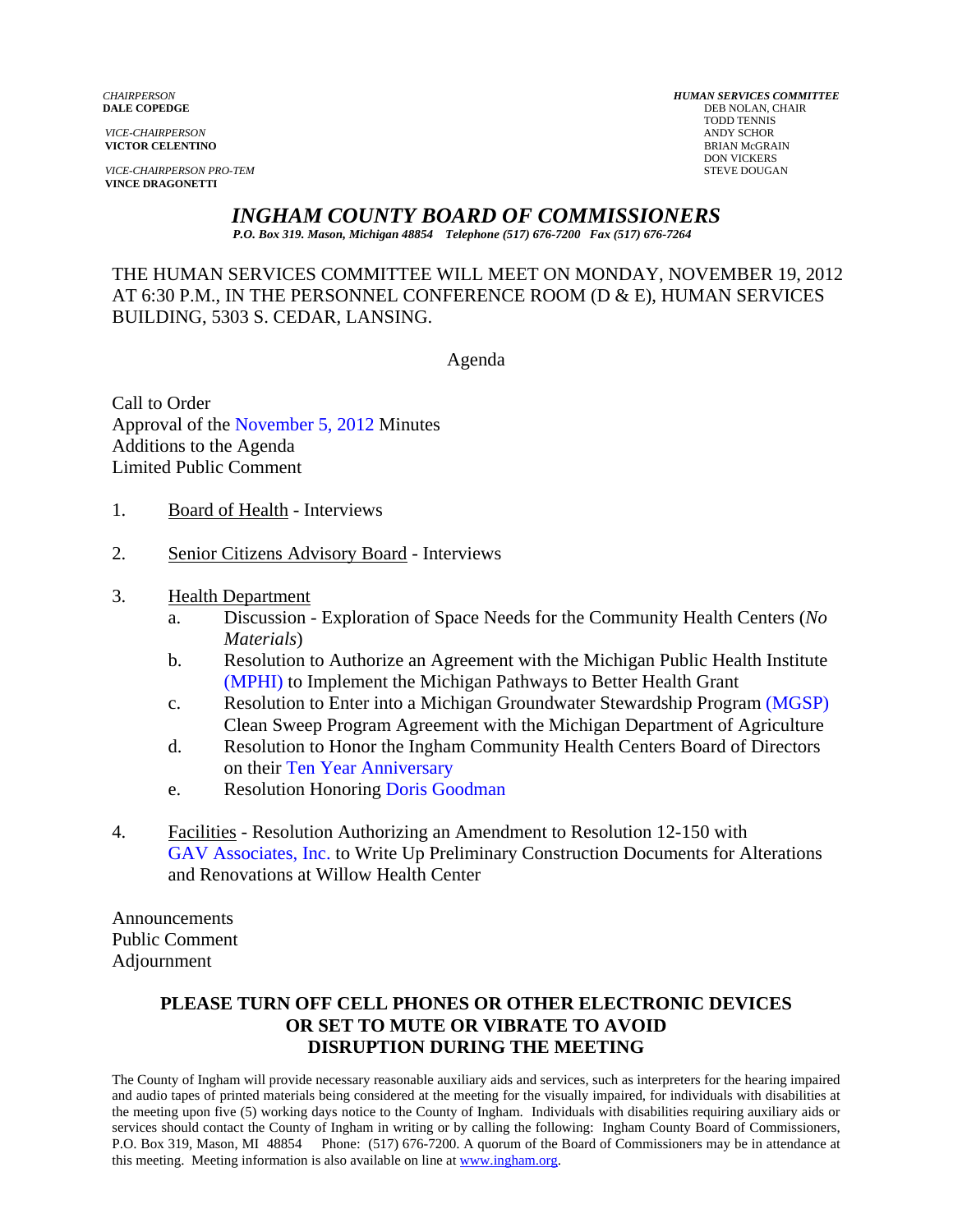### HUMAN SERVICES COMMITTEE November 5, 2012 **Minutes**

<span id="page-1-0"></span>

| <b>Members Present:</b> | Deb Nolan, Todd Tennis, Brian McGrain, Don Vickers, and Steve Dougan                                                                                                                                                                                                                                                                                                                                                                                                                                                                                                                                                                                    |
|-------------------------|---------------------------------------------------------------------------------------------------------------------------------------------------------------------------------------------------------------------------------------------------------------------------------------------------------------------------------------------------------------------------------------------------------------------------------------------------------------------------------------------------------------------------------------------------------------------------------------------------------------------------------------------------------|
| <b>Members Absent:</b>  | Andy Schor                                                                                                                                                                                                                                                                                                                                                                                                                                                                                                                                                                                                                                              |
| <b>Others Present:</b>  | Board Chairperson Copedge, Jared Cypher, Brenda Gostnell, John<br>Stauffer, Lynette Long, Barbara Morton, Anna Thiel, Shirin Timms,<br>Elaine Hardy, Sandra Kowalk-Thompson, Anne Rauscher, Monica Jahner,<br>Peggy Vaughn-Payne, Susan Shoultz, Alyssa Baumann, Jake Distel, Cindi<br>Benavides, Veronica Almaguer, Robert Vogel, Joe Bonsall, Michele<br>Halloran, Susan Grady, Angie Mayeaux, Patricia Wheeler, Jeannine<br>Simpson, Laura Spees, Scott Goldstein, Michael Siracuse, Marina<br>Poroshin, Gayle Cain, Margaret Brown, Pete Cunningham, Phyllis<br>Williams, Racheal Sanford, Susan Cancro, Katherine Draper, Jody Smith<br>and others |

The meeting was called to order by Chairperson Nolan at 6:31 p.m. in the Personnel Conference Room "D & E" of the Human Services Building, 5303 S. Cedar Street, Lansing.

Approval of the March 19, 2012 Minutes The October 1, 2012 Minutes were amended as follows:

Page 2, Item 2, First sentence change "Delhi" to "Lansing": Comm. Dougan questioned if Safe Records Center LLC of Delhi Lansing Township was given the opportunity to bid.

Additions to the Agenda None.

Limited Public Comment

Each Community Agency representative stood and thanked the County for their support and either accepted the allocation or requested reconsideration.

Laura Spees and Susan Grady, Listen Ear of East Lansing, Inc., expressed their appreciation of the County's past support and provided a handout of their services. Ms. Spees apologized for the late application and Ms. Grady explained why the application was late. They asked for reconsideration of funding.

Brenda Gostnell, Retired Senior and Volunteer Program, overviewed their services reminding the Committee that there is no cost for this service. She asked for reconsideration of their request.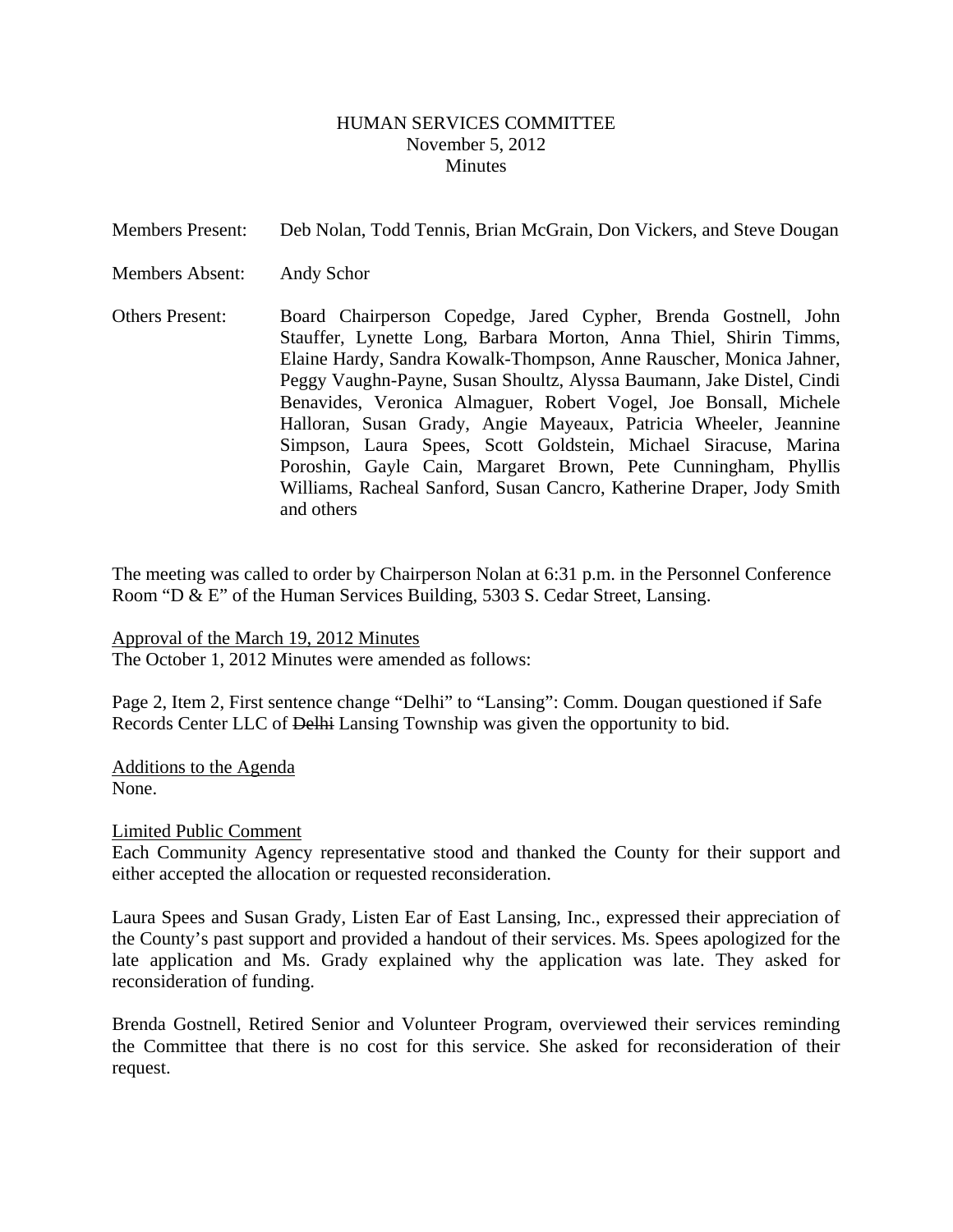Michael Siracuse, MSU Detroit College of Law Clinical Programs – Rental Housing Clinic, questioned the County's decision to reduce their funding and asked for consideration of full funding. Mr. Cypher provided a brief response.

John Stauffer, Lansing Area Parents' Respite Center, Inc, thanked the Commissioners for the years of support and informed them they will be merging with the ALFA (Active Living for Adults) Program. He noted that in the past the County has supported the ALFA Program.

Elaine Hardy and Scott Goldstein, Westside Community YMCA, described the success of the Y-Achievers Program. Ms. Hardy informed the Committee that she has been the director since 1998 and has seen how this program has had a positive impact on the youth. Mr. Goldstein informed the Committee that the County funds are matched. Ms. Hardy and Mr. Goldstein asked for reconsideration of funding to be the same as last year.

The following agencies did not have a representative present, however, contacted either a County Commissioner or the Controller's Office in acceptance of the Community Agency funding: Addiction Relief & Supported Recover, Inc, Capital Area Literacy Coalition, Leslie Outreach Inc., and Stockbridge Community Outreach.

Comm. Nolan thanked all the agencies for the work they provide everyday to the citizens of Ingham County.

Comm. Dougan asked that Mr. Cypher provide a summary of the request process, funds and allocation. Mr. Cypher overviewed the number of applications, the budget for the Community Agencies and the Controller's recommendation to return any surplus to the 2013 Contingency Fund. He explained the allocation of funds is based on a resolution the Commissioners passed earlier this year which established basic needs. He further explained that applications which did not meet the all of the criteria were funded at half of the 2012 allocation and applications that were not received by the deadline were reduced to zero. Chairperson Nolan thanked Mr. Cypher for his work on the Community Agencies process.

1. Community Agencies - Resolution Authorizing 2013 Agreements for Community Agencies

### MOVED BY COMM. TENNIS, SUPPORTED BY COMM. MCGRAIN, TO APPROVE THE RESOLUTION AUTHORIZING 2013 AGREEMENTS FOR COMMUNITY AGENCIES.

The Committee discussed the agencies that did not receive the similar funding as 2012. Comm. Dougan pointed out that it would make sense that the allocation is \$1,000 or more because of the administrative expense associated with the process. He suggested that those agencies under \$1,000 be brought up to that amount with the understanding that they most likely will not be funded in 2014.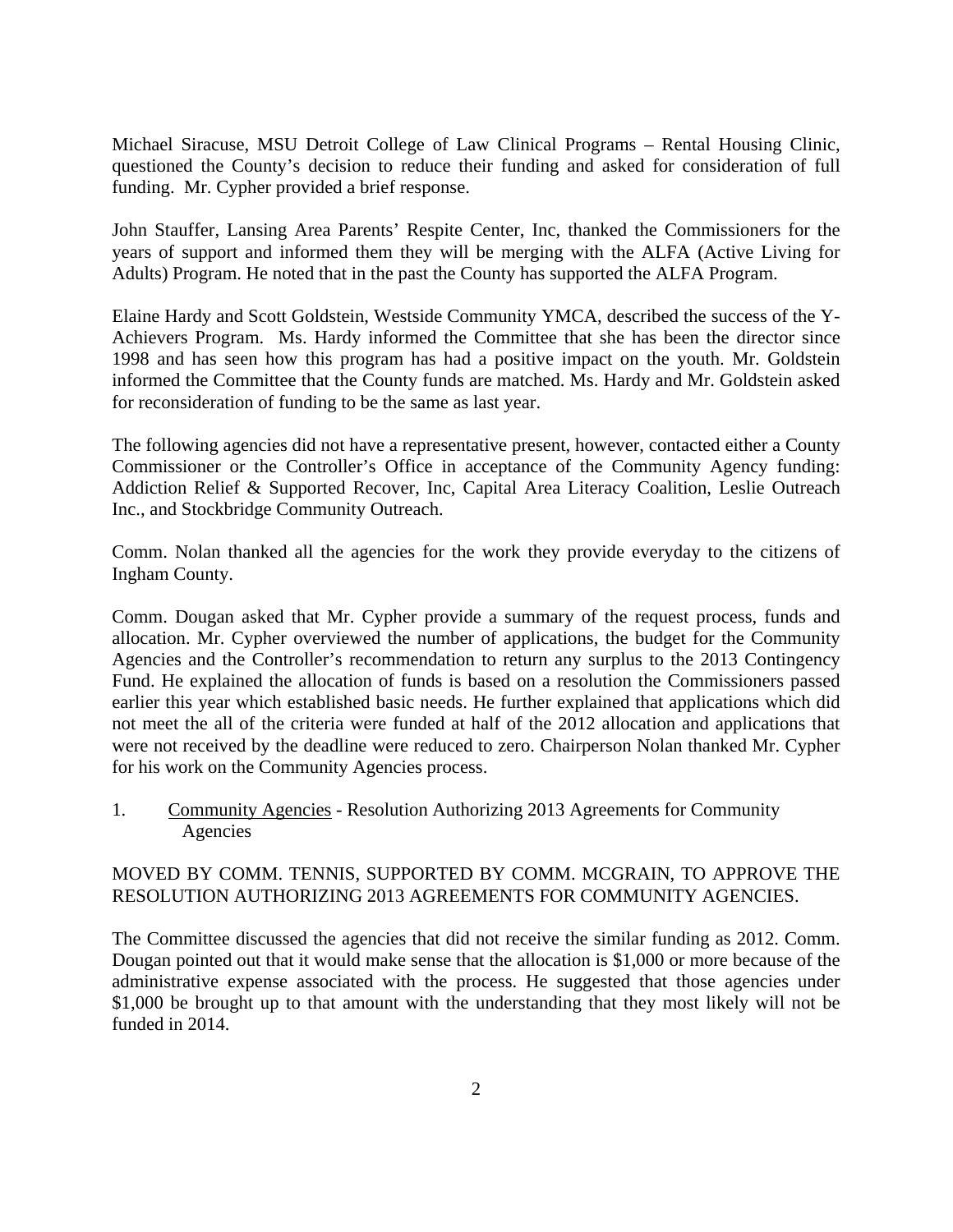MOVED BY COMM. TENNIS, SUPPORTED BY COMM. DOUGAN, TO AMEND THE RESOLUTION BY ADDING: \$500 TO THE WESTSIDE YMCA, \$550 TO THE RETIRED SENIOR AND VOLUNTEER PROGRAM, \$1,250 TO THE MSU DETROIT COLLEGE OF LAW CLINICAL PROGRAMS – RENTAL HOUSING CLINIC, \$2,000 TO THE LISTENING EAR OF EAST LANSING, AND \$500 TO CRISTO REY CENTER ROOTS AND WINGS. THIS INCREASES THE ALLOCATION BY \$4,800.

THIS WAS ACCEPTED AS A FRIENDLY AMENDMENT. Absent: Comm. Schor.

### DISCLOSURES:

Comm. McGrain disclosed that he and Peggy Vaughn-Payne are on the same Board of Directors where he works.

Comm. Tennis disclosed that the firm he works for has a contractual relationship with the State Alliance of Michigan-YMCA.

Comm. McGrain expressed the Commissioners interest in supporting the Community Agencies and asked to be invited to their events.

MOTION TO APPROVE THE RESOLUTION, AS AMENDED, CARRIED UNANIMOUSLY. Absent: Comm. Schor

MOVED BY COMM. DOUGAN, SUPPORTED BY COMM. TENNIS, TO APPROVE A CONSENT AGENDA FOR THE FOLLOWING ITEMS:

- 2. Human Services Committee Resolution to Authorize a Cooperative Cash Match Agreement with the Michigan Department of Human Services - Michigan Rehabilitation Services
- 3. Health Department
	- a. Resolution to Authorize an Amendment to the Lease Agreement for the Willow Health Center
	- b. Resolution to Authorize a 2012-2013 Agreement with the City of Lansing
	- c. Resolution Honoring Marilyn Love

MOTION CARRIED UNANIMOUSLY. Absent: Comm. Schor

MOVED BY COMM. DOUGAN, SUPPORTED BY COMM. TENNIS, TO APPROVE THE ITEMS ON THE CONSENT AGENDA.

MOTION CARRIED UNANIMOUSLY. Absent: Comm. Schor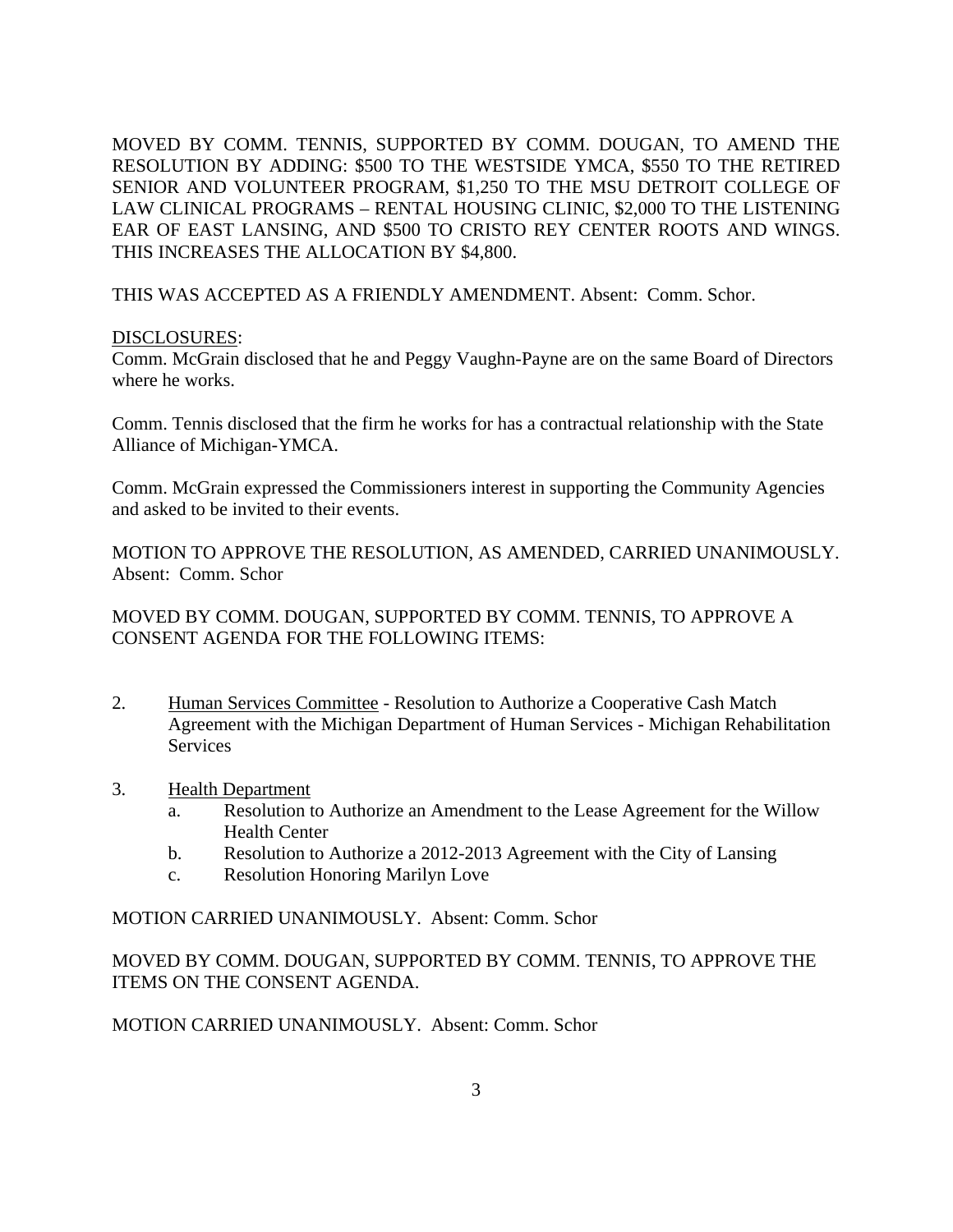**Announcements** 

Mr. Cypher thanked Ms. Jill Bauer for her work during the Community Agency application process.

Mr. Cypher announced he will not be at the November 19, 2012 meeting; however, Mr. Neilsen will be in attendance.

Comm. McGrain on behalf of the Commissioners thanked Mr. Cypher and Ms. Bauer for their work on the Community Agencies.

Public Comment None.

The meeting adjourned at approximately 7:15 p.m.

Respectfully submitted,

Julie Buckmaster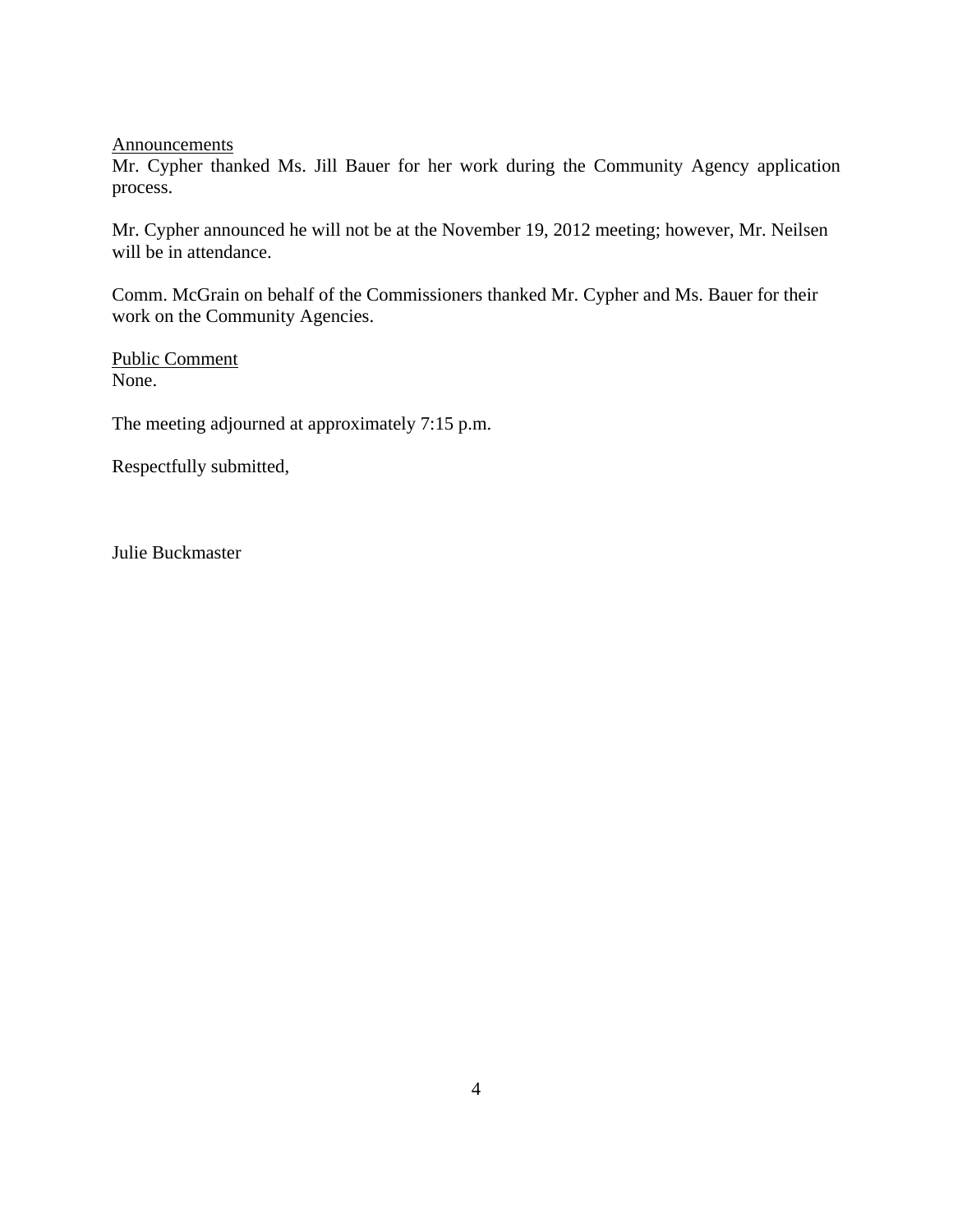# **NOVEMBER 19, 2012 HUMAN SERVICES AGENDA STAFF REVIEW SUMMARY**

### **ACTION ITEMS:**

## **The Assistant Deputy Controller is recommending approval of the following resolutions:**

## *3b. Health Department - Resolution to Authorize an Agreement with the Michigan Public Health Institute (MPHI) to Implement the Michigan Pathways to Better Health Grant*

This resolution authorizes an agreement with the Michigan Public Health Institute (MPHI) to implement the Michigan Pathways to Better Health grant (MPBH) in Ingham County and surrounding areas. This is a threeyear Healthcare Innovation grant funded by the United States Department of Health and Human Services (HHS), Centers for Medicaid and Medicare (CMS). The goals of the program are: 1) to improve outcomes and quality indicators in management of chronic diseases and conditions (obesity, diabetes, asthma, cardiovascular disease, cancer, arthritis, etc.) for clients assisted by the CHWs. 2) Decrease unnecessary hospitalizations and ER visits for the identified at-risk persons who are Medicaid or Medicare beneficiaries, thereby decreasing the cost of their care. 3) Improve the utilization of CHWs by healthcare providers and healthcare teams to sustain this cost-effective approach to healthcare quality improvement. MPBH will work with Michigan insurers and payers to implement payment models to sustain and expand the program. The aim of the MPBH project is to reduce by 2% over a one year period the healthcare costs of 522 adult Medicaid and/or Medicare beneficiaries with two or more chronic conditions living in Ingham County, through improved coordination of health and human services. MPBH goals are to 1) improve by 5% over one year MPBH enrollees' health indicators for chronic conditions through Community HUB and Community Health Worker (CHW) coordination of health and human services; 2) improve by 5% over one year MPBH enrollees' healthcare costs through Community HUB and CHW care coordination, reducing ambulatory-care-sensitive hospitalizations and Emergency Department visits.

This resolution authorizes the following:

1. A contract with MPHI and the Ingham County Health Department in the amount of \$590,679 for the proposed grant period of October 1, 2012 through June 30, 2013.

2. Subcontracts with the following seven agencies in the amount of up to \$32,000 each to recruit and hire a Community Health Worker:

Allen Neighborhood Center

South Side Community Coalition

North West Initiative

Tri-County Office on Aging

Volunteers of America

Lansing Latino Health Alliance

Capital Area and Community Services

3. Creation of the following temporary positions:

Lead Social Worker to serve as a Clinical Supervisor and Master-Trainer (ICEA/PRO8) - 1.0 FTE

Public Health Nurse to Serve as Clinical Supervisor and Master-Trainer (ICEA/PHN3) – 1.0 FTE (This will be filled by an existing PHN within the Health Department.)

Community Outreach Worker (UAW D) – 3.0 FTE

Health Analyst (ICEA/PRO8) – 1.0

4. Power of We will be allocated \$10,000 to serve as the Convener to support the MPBH through maintenance of a functioning network of all community partner agencies and Facilitates agreements related data sharing and other functions.

5. The Health Department will contract with the Ingham Health Plan Corporation in the amount of up to \$50,000 for referral services, outreach, project management and data analysis.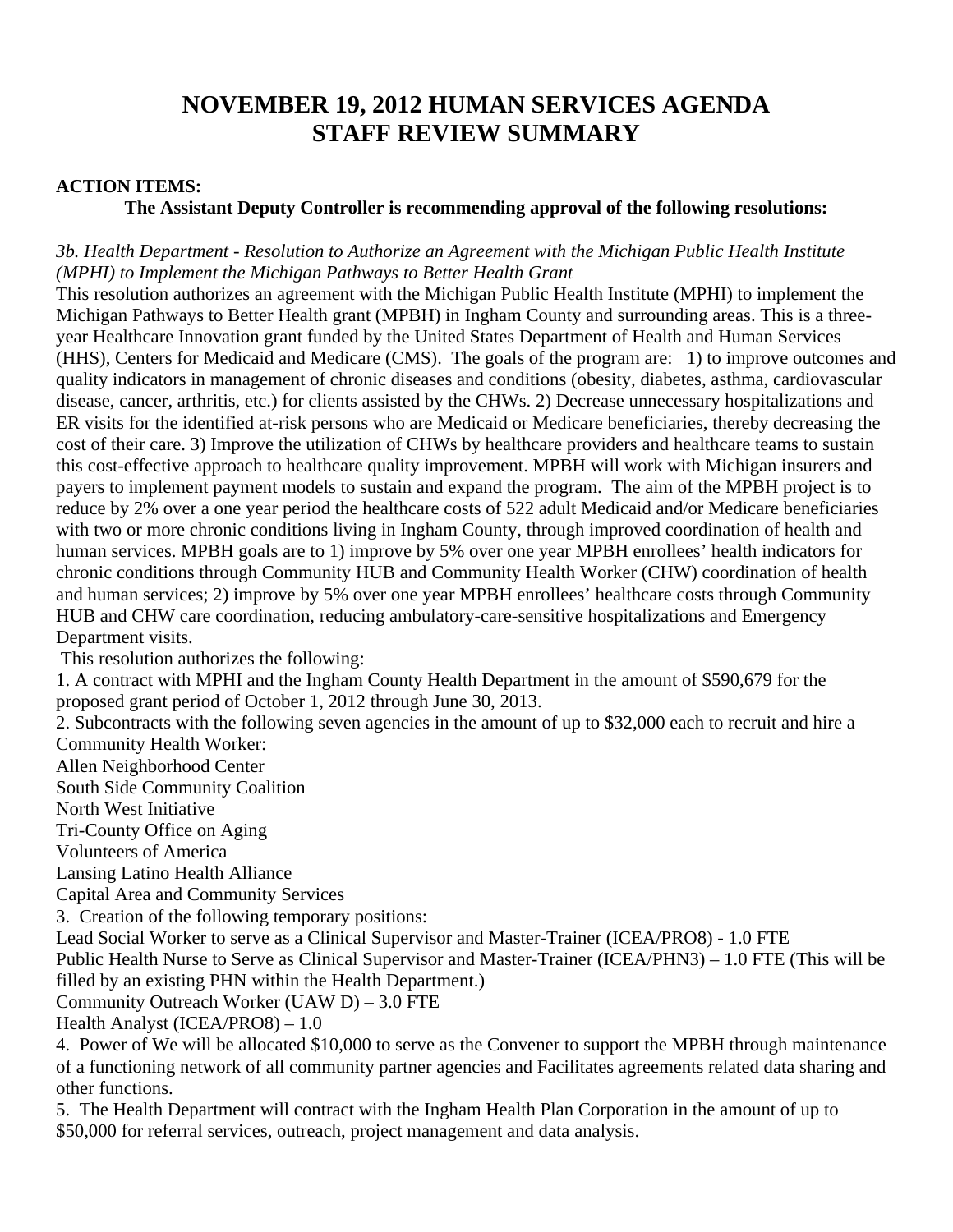*3c. Health Department - Resolution to Enter into a Michigan Groundwater Stewardship Program (MGSP) Clean Sweep Program Agreement with the Michigan Department of Agriculture* 

The Michigan Department of Agriculture has agreed to pay Ingham County up to \$15,000 in a continuing agreement with the Michigan Groundwater Stewardship Program (MGSP) Clean Sweep Program Agreement with the Michigan Department of Agriculture. This agreement allows Ingham County Health Department to collect pesticides from any end-user of pesticides who resides in the state. The term of the agreement is October 1, 2012 through September 30, 2013.

*4. Facilities - Resolution Authorizing an Amendment to Resolution #12-150 with GAV Associates, Inc. to Write Up Preliminary Construction Documents for Alterations and Renovations at Willow Health Center*  This resolution amends Resolution #12-150 which approved a contract with GAV Associates, Inc., to write up preliminary construction documents for alterations and renovations at Willow Health Center. After the original documents were submitted, there was a reduction in the original budget amount that required a complete redesign of the construction documents resulting in a need for \$4,900.00 in additional funds.

## **OTHER/HONORARY ITEMS:**

*1. Board of Health – Interviews* 

*2*. *Senior Citizens Advisory Board – Interviews* 

*3a. Health Department - Exploration of Space Needs for the Community Health Centers* 

*3d. Health Department - Resolution to Honor the Ingham Community Health Centers Board of Directors on their Ten Year Anniversary* 

*3e. Health Department - Resolution Honoring Doris Goodman*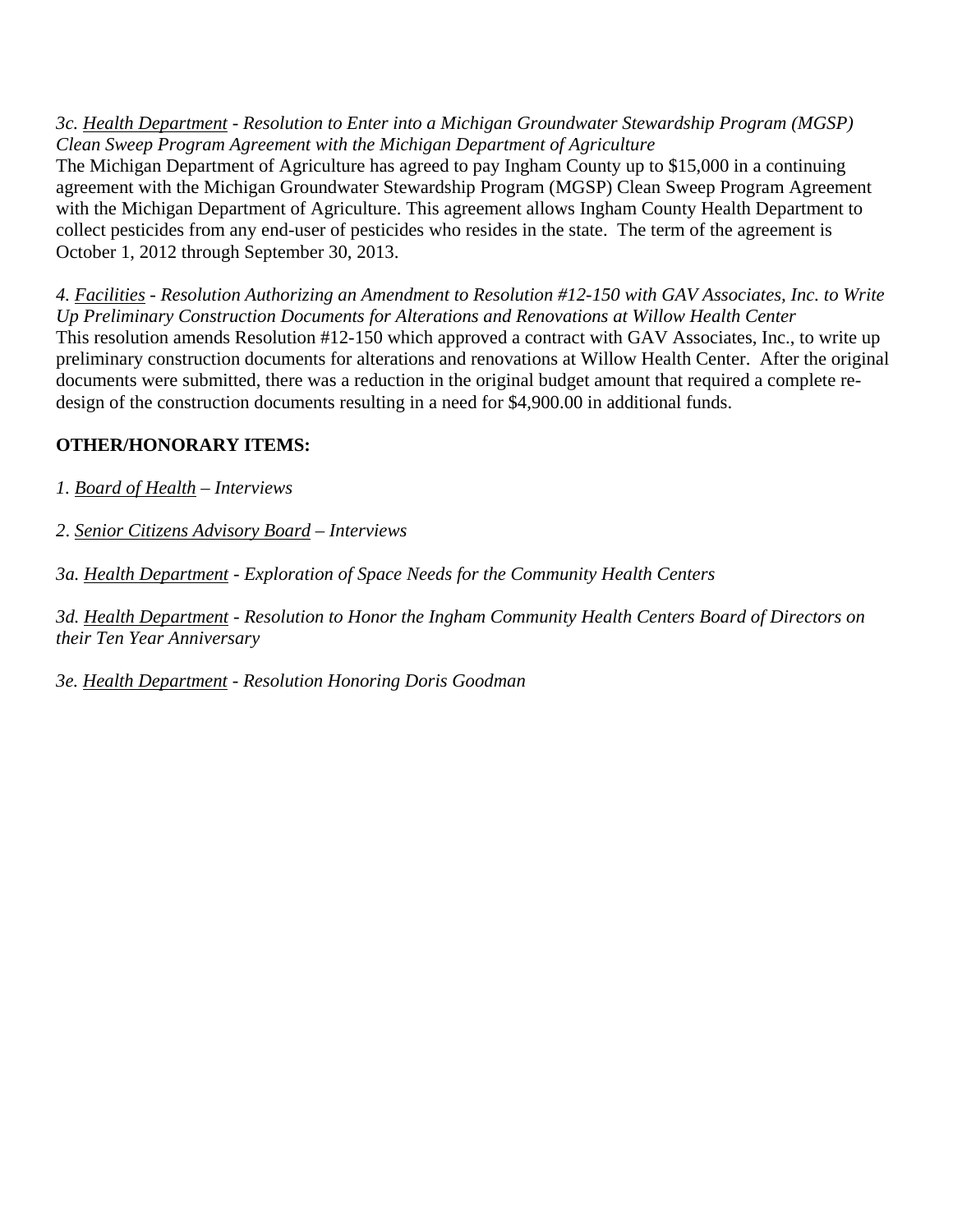## **MEMORANDUM**

<span id="page-7-0"></span>TO: Human Services Committee County Services Committee Finance Committee

FROM: Renee B. Canady, Ph.D., Health Officer

DATE: November 7, 2012

RE: Recommendation to Authorize an Agreement with the Michigan Public Health Institute (MPHI) for the Michigan Pathways to Better Health Grant

This is a recommendation to authorize an agreement with the Michigan Public Health Institute (MPHI) to implement the Michigan Pathways to Better Health grant (MPBH) in Ingham County and surrounding areas. This is a three-year Healthcare Innovation grant funded by the United States Department of Health and Human Services (HHS), Centers for Medicaid and Medicare (CMS).

In 2004 the U.S. spent more on health care than any other country in the world as a percentage of gross domestic product (15.2% in 2004) and Michigan spent 13.5% of its gross state product (GSP) on personal health care in the same year. Current rate of growth in health care spending is unsustainable and ultimately damaging to our economy and the health system.

The Michigan Public Health Institute (MPHI), in collaboration with State and community agencies, received a grant from the federal Centers for Medicare and Medicaid Services (CMS) to implement an innovative program in three counties (Ingham, Muskegon, and Saginaw). The *Michigan Pathways to Better Health* (MPBH) project will create Community Hubs (referral and tracking centers) which will coordinate community resources to deploy trained Community Health Workers (CHWs). The CHWs will be assigned to assist adult Medicaid or Medicare beneficiaries who have chronic health conditions plus social and other challenges that impede meeting their health needs. The CHWs will use evidence-based Pathways (protocols) to identify and resolve deficiencies in the Social Determinants of Health (such as housing, food, and education). In other states this approach has been shown to improve the health outcomes and result in fewer hospital admissions and Emergency Room (ER) visits. The Michigan Department of Community Health (MDCH) will collaborate with MPHI on all aspects of the project.

The goals of the program are: 1) to improve outcomes and quality indicators in management of chronic diseases and conditions (obesity, diabetes, asthma, cardiovascular disease, cancer, arthritis, etc.) for clients assisted by the CHWs. 2) Decrease unnecessary hospitalizations and ER visits for the identified at-risk persons who are Medicaid or Medicare beneficiaries, thereby decreasing the cost of their care. 3) Improve the utilization of CHWs by healthcare providers and healthcare teams to sustain this cost-effective approach to healthcare quality improvement. MPBH will work with Michigan insurers and payers to implement payment models to sustain and expand the program.

The aim of the MPBH project is to reduce by 2% over a one year period the healthcare costs of 522 adult Medicaid and/or Medicare beneficiaries with two or more chronic conditions living in Ingham County, through improved coordination of health and human services. MPBH goals are to 1) improve by 5% over one year MPBH enrollees' health indicators for chronic conditions through Community HUB and Community Health Worker (CHW) coordination of health and human services; 2) improve by 5% over one year MPBH enrollees' healthcare costs through Community HUB and CHW care coordination, reducing ambulatory-care-sensitive hospitalizations and Emergency Department visits.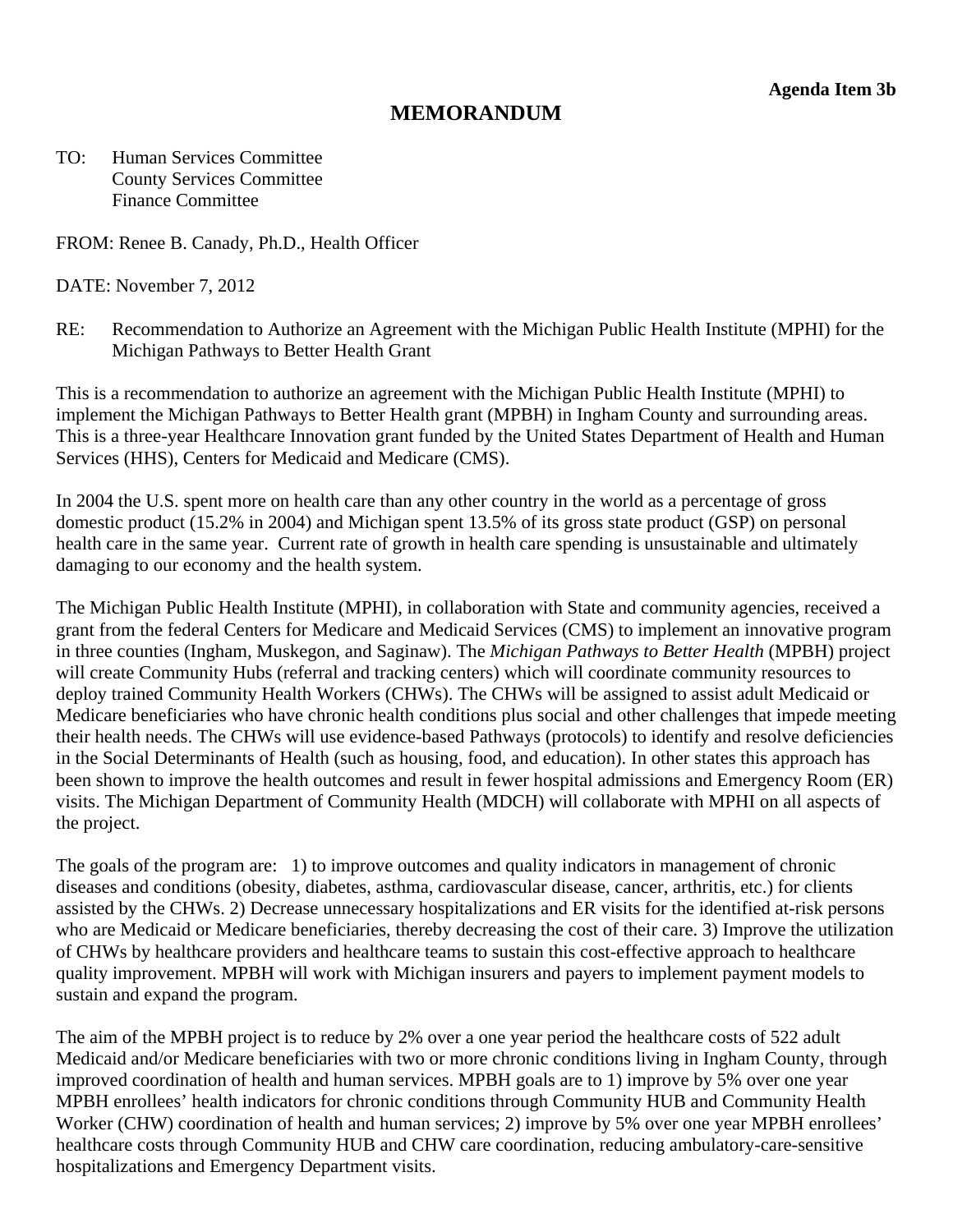Four main components of the Pathways model are: the Fiduciary, the Hub, the Care Coordination Agencies, and the Convener. Ingham County Health Department (ICHD) was selected to be the Fiduciary because of need, high healthcare utilization, and their capacity for coordinated action. The Power of We will serve as the Convener; and Ingham Health Plan was selected as the HUB.

In addition, as the fiduciary the HD will subcontract with the following seven agencies in the amount of up to 32,000 each to recruit and hire a CHW:

Allen Neighborhood Center South Side Community Coalition North West Initiative Tri-County Office on Aging Volunteers of America Lansing Latino Health Alliance Capital Area and Community Services

Grant funds awarded to the Health Department will be utilized to support the creation of the following temporary positions:

 Lead Social Worker to serve as a Clinical Supervisor and Master-Trainer (ICEA/PRO8) 1.0 FTE

Public Health Nurse to Serve as Clinical Supervisor and Master-Trainer (ICEA/PHN3) – 1.0 FTE (This will be filled by an existing PHN within the Health Department.)

Community Outreach Worker (UAW D) – 3.0 FTE Health Analyst (ICEA/PRO8) – 1.0

Two existing Family Outreach Advocates within the Health Department will be assigned to work on this project as Community Outreach Workers.

Funds in the amount up to \$25,000 will be used for supplies and equipment.

The Health Department's Power of We will be allocated 10,000 to serve as the Convener to support the MPBH through maintenance of a functioning network of all community partner agencies and Facilitates agreements related data sharing and other functions.

The Health Department will contract with the Ingham Health Plan Corporation in the amount of up to \$50,000 for referral services, outreach, project management and data analysis.

The attached resolution authorizes a contract with MPHI and the Ingham County Health Department in the amount of \$590,679 for the proposed grant period of October 1, 2012 through June 30, 2013.

This project is a wonderful opportunity for our community. I recommend that the Board of Commissioners adopt the attached resolution and authorize the agreement for the Michigan Pathways grant.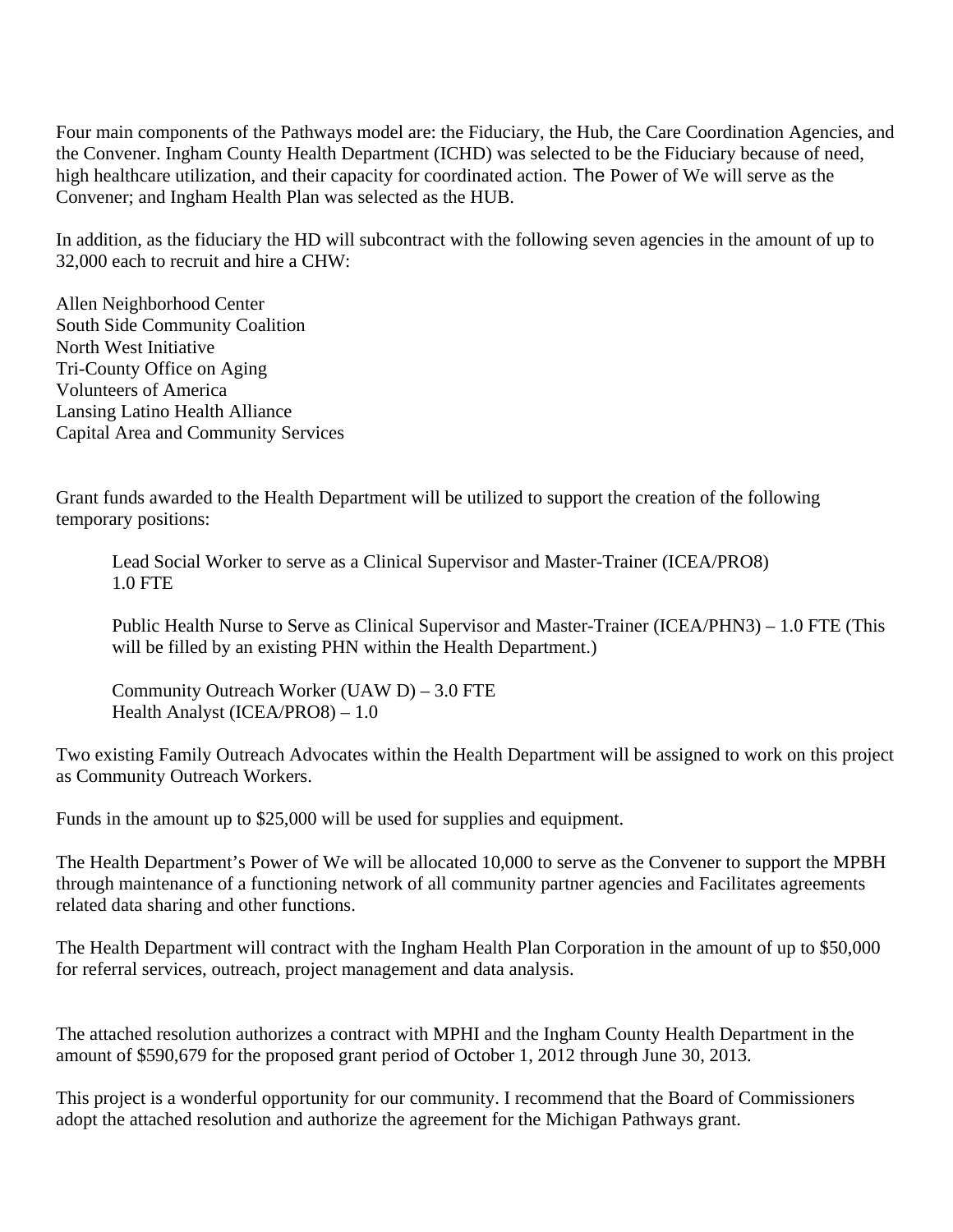### **Agenda Item 3b**

| TO:   | Debbie Edokpolo, Assistant Deputy Health Officer                               |
|-------|--------------------------------------------------------------------------------|
| FROM: | Michelle Rutkowski, Human Resources Specialist                                 |
| DATE: | 11/6/12                                                                        |
| RE:   | MI Pathways to Better Health Projects/Community Health Worker Job Descriptions |

Upon reviewing the MI Pathways to Better Health Project job descriptions for a Community Health Worker, Human Resources determines the position is equivalent to the UAW position of Family/Child/Infant Advocate. As such, the Community Health Worker positions should be paid the same starting pay as the FCI Advocates. The starting salary for a full-time FCI Advocate is \$30,681.

The Community Health Worker positions are scheduled to be temporary. It is important to note there are limits regarding the scheduling of temporary employees. The following language is found in the UAW collective bargaining agreement, Article 5, section 1E (Temporary Employees):

An employee who is hired for a period of less than 1,560 hours (full-time status), 1,170 hours (3/4 time status), and/or 780 hours (part-time status) in a 12 month period in the same position in the same department will be considered a temporary employee and shall not attain seniority in the bargaining unit and shall be compensated by wages only, and shall not be covered by the provisions of this Agreement.

Should the employee work a total of 1 560 hours (full-time status), 1,170 hours (3/4 time status), and/or 780 hours (part-time status) in a 12 month period in the same position in the same department, the employee shall be eligible for fringe benefits afforded to regular employees after said applicable number of hours, and shall acquire seniority dated back six (6) months from the date he or she completed the applicable number of hours.

Such wages shall not exceed a rate of ten percent (10%) above the beginning salary rate for that position. If a temporary employee is eventually hired into a posted regular position, the normal hiring procedures will be followed to determine the regular compensation rate.

Please contact me if you have any questions regarding this analysis.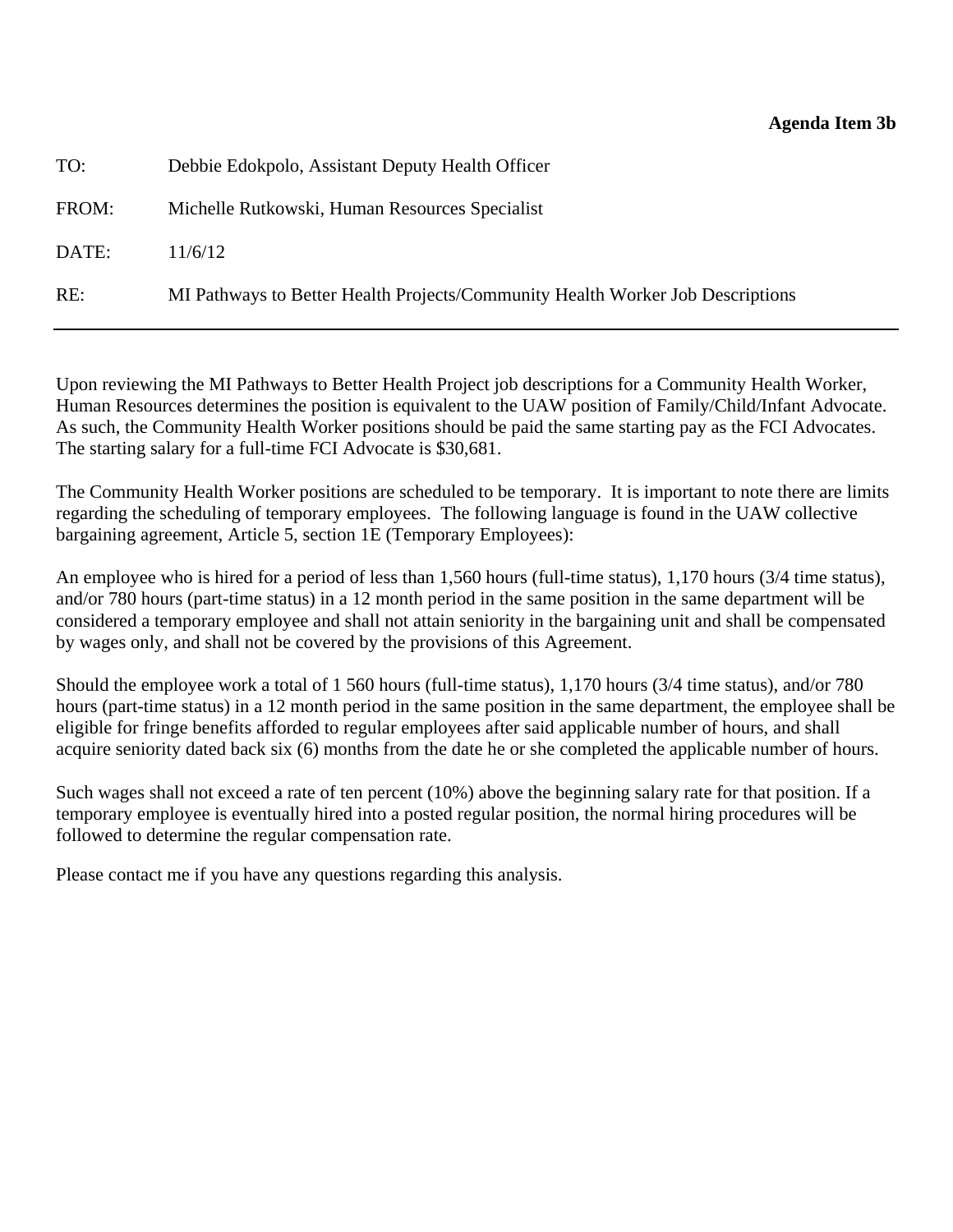Introduced by the Human Services, County Services and Finance Committees of the:

### INGHAM COUNTY BOARD OF COMMISSIONERS

### **RESOLUTION TO AUTHORIZE AN AGREEMENT WITH THE MICHIGAN PUBLIC HEALTH INSTITUTE (MPHI) TO IMPLEMENT THE MICHIGAN PATHWAYS TO BETTER HEALTH GRANT**

WHEREAS, in 2004 the U.S. spends more on health care than any other country in the world as a percentage of gross domestic product (15.2% in 2004) and Michigan spent 13.5% of its gross state product (GSP) on personal health care in the same year; and

WHEREAS, current rate of growth in health care spending is unsustainable and ultimately damaging to our economy and the health system; and

WHEREAS, social determinants have an undeniable effect on health and well being; and

WHEREAS, Ingham County was one of three sites selected to participant in the Michigan Pathways to Better Health project; and

WHEREAS, the Health Department has been awarded funding by the Michigan Department of Community Health (MDCH) through the Michigan Public Health Institute (MPHI) to implement the Michigan Pathways to Better Health project in Ingham County and the surrounding area; and

WHEREAS, Ingham County's Pathways project is motivated by the project's threefold purpose: (1) to improve enrollees' health; (2) increase enrollees' utilization of primary care services; and (3) decrease the cost of enrollees' health care by reducing the unnecessary hospitalization and Emergency Room visits.

WHEREAS, Ingham County Pathways is driven by three local goals: (1) reduce the incidence of overall infant mortality and African American infant mortality in Lansing, Michigan through direct services; (2) strengthen and sustain comprehensive coordination of perinatal providers caring for women before, during, and after pregnancy, and (3) build and expand the capacity of the community to prevent infant mortality by addressing social determinants of health; and

WHEREAS, The Health Department was selected to be the Lead Agency/Fiduciary for this funding in Ingham County because of need, high healthcare utilization, and their capacity for coordinated action. The Health Department will collaborate and contract with MPHI. In addition, will act as the fiduciary and subcontract with the following seven agencies in the amount of up to \$32,000 each:

Allen Neighborhood Center South Side Community Coalition North West Initiative Tri-County Office on Aging Volunteers of America Lansing Latino Health Alliance Capital Area and Community Services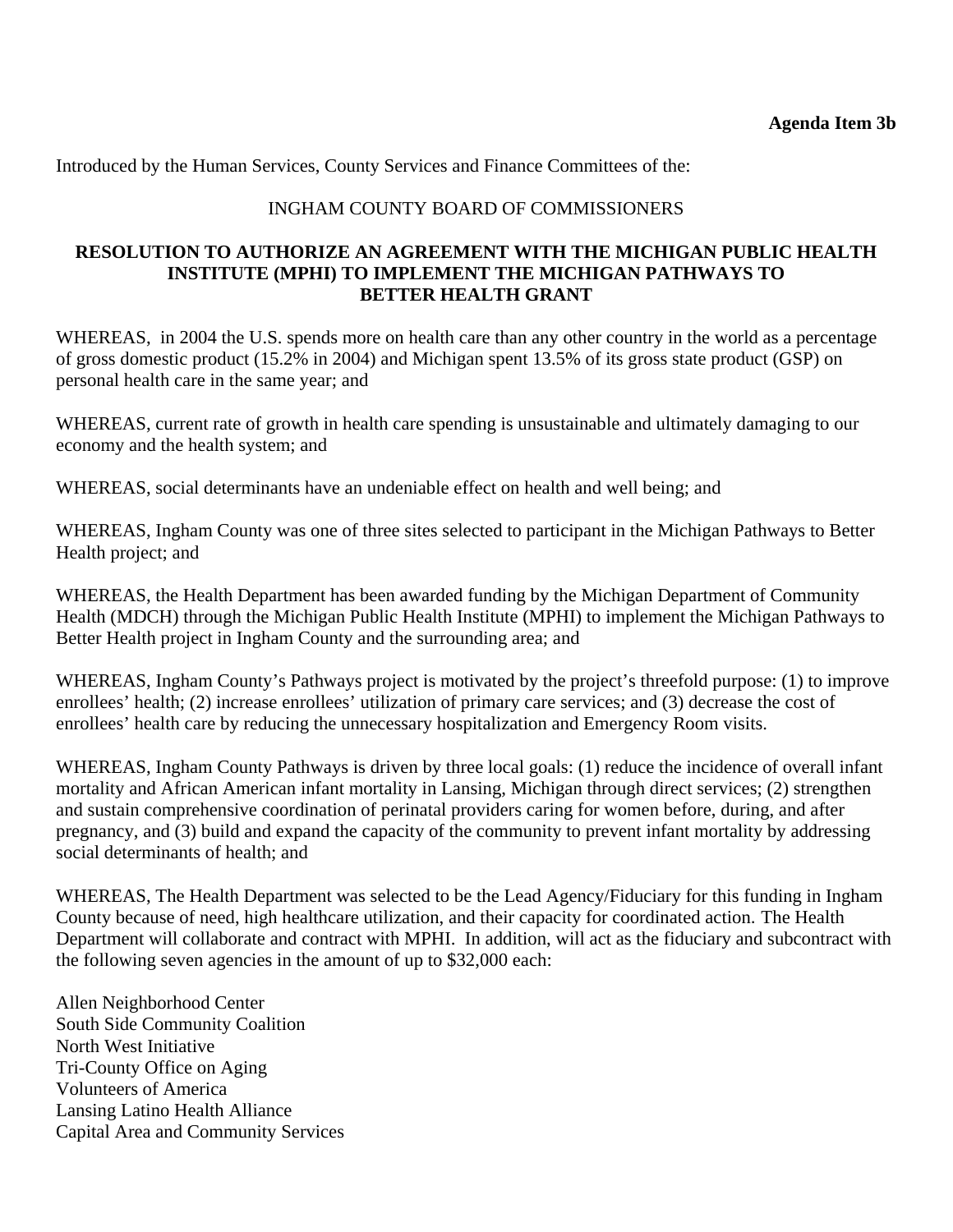WHEREAS, the following temporary positions be established in the Health Department requests the establishment of the following temporary positions:

Lead Social Worker (ICEA/PRO8) – 1.0 Public Health Nurse (ICEA/PHN3) – 1.0 Community Outreach Worker (UAW D) – 3.0 Health Analyst (ICEA/PRO8) – 1.0

WHEREAS, an agreement is authorized with the Ingham Health Plan Corporation in the amount of up to \$50,000 to be the HUB for this project; and

WHEREAS, the Health Officer recommends that the Ingham County Board of Commissioners accept the grant award in the amount of up to \$590,679 from the Michigan Public Health Institute (MPHI) for the period of October 1, 2012 through June 30, 2013.

THEREFORE BE IT RESOLVED, that the Ingham County Board of Commissioners authorizes an agreement with the Michigan Public Health Institute (MPHI) to implement Ingham County Pathways in the amount of \$590,679 for the period of October 1, 2012 through June 30, 2013.

BE IT FURTHER RESOLVED, that Ingham County agrees to act as the Fiduciary and Care Coordination Agency for the Michigan Pathways to Better Health Grant in Ingham County.

BE IT FURTHER RESOLVED, that the Board of Commissioners authorizes subcontracts in the amount of \$32,000 with the following agencies: Allen Neighborhood Center, South Side Community Coalition, North West Initiative, Tri-County Office on Aging, Volunteers of America, Lansing Latino Health Alliance, Capital Area and Community Services for the period of October 1, 2012 through June 30, 2013.

BE IT FURTHER RESOLVED, that the Board of Commissioners authorizes a contract with the Ingham Health Plan Corporation in the amount of \$50,000 to act as the HUB on this project to provide referral and data analysis for the period of October 1, 2012 through June 30, 2013.

BE IT FURTHER RESOLVED, that the Power of We will be allocated \$10,000 to serve as the Convener to support the MPBH through maintenance of a functioning network of all community partner agencies and Facilitates agreements related data sharing and other functions.

BE IT FURTHER RESOLVED, that the Board of Commissioners authorizes the establishment of the following temporary positions effective January 1, 2013:

Lead Social Worker (ICEA/PRO8) – 1.0 Public Health Nurse (ICEA/PHN3) – 1.0 Community Outreach Worker (UAW D) – 3.0 Health Analyst (ICEA/PRO8) – 1.0

BE IT FURTHER RESOLVED, that the County Controller/Administrator is authorized to make any necessary adjustments to the Health Department's budget consistent with this resolution.

BE IT FURTHER RESOLVED, that the Board Chairperson is authorized to sign the agreement and the subcontracts after review by the County Attorney.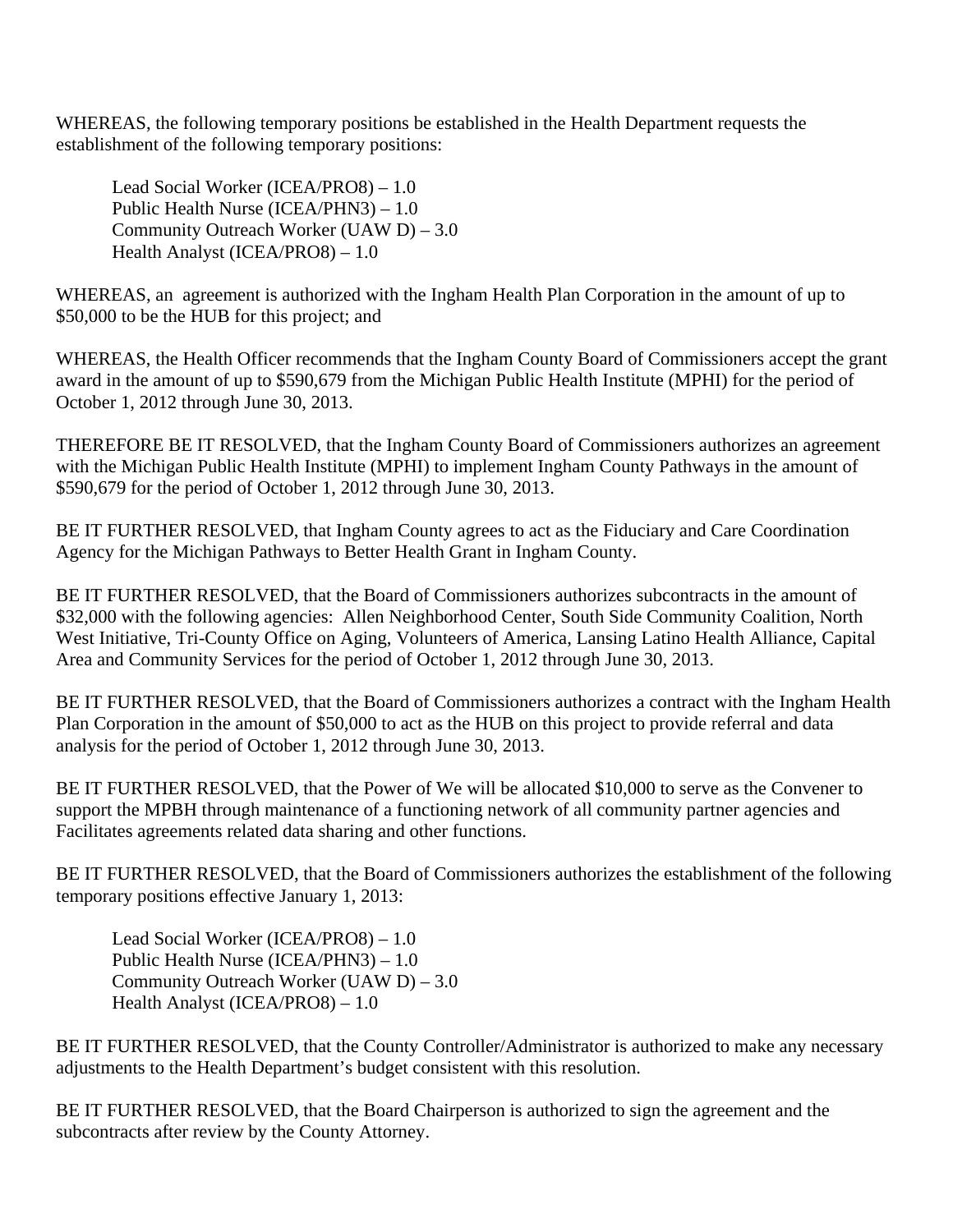**Agenda Item 3c** 

# **MEMORANDUM**

<span id="page-12-0"></span>

| TO:   | Human Services Committee<br><b>Finance Committee</b>                                                                                                           |
|-------|----------------------------------------------------------------------------------------------------------------------------------------------------------------|
| FROM: | Renée B. Canady, PhD., MPA, Health Officer                                                                                                                     |
| DATE: | November $6, 2012$                                                                                                                                             |
| RE:   | Recommendation to Enter into a Michigan Groundwater<br>Stewardship Program (MGSP) Clean Sweep Program Agreement<br>With the Michigan Department of Agriculture |

The Michigan Department of Agriculture has agreed to pay Ingham County up to \$15,000 in a continuing agreement with the Michigan Groundwater Stewardship Program (MGSP) Clean Sweep Program Agreement with the Michigan Department of Agriculture. This agreement allows Ingham County Health Department to collect pesticides from any end-user of pesticides who resides in the state. The term of the agreement is October 1, 2012 through September 30, 2013.

I recommend the Board of Commissioners adopt the attached resolution and authorize an agreement with the Michigan Department of Agriculture for the period of October 1, 2012 through September 30, 2013.

Attachment

c. John Jacobs w/attachment Renee Canady w/attachment Jim Wilson w/attachment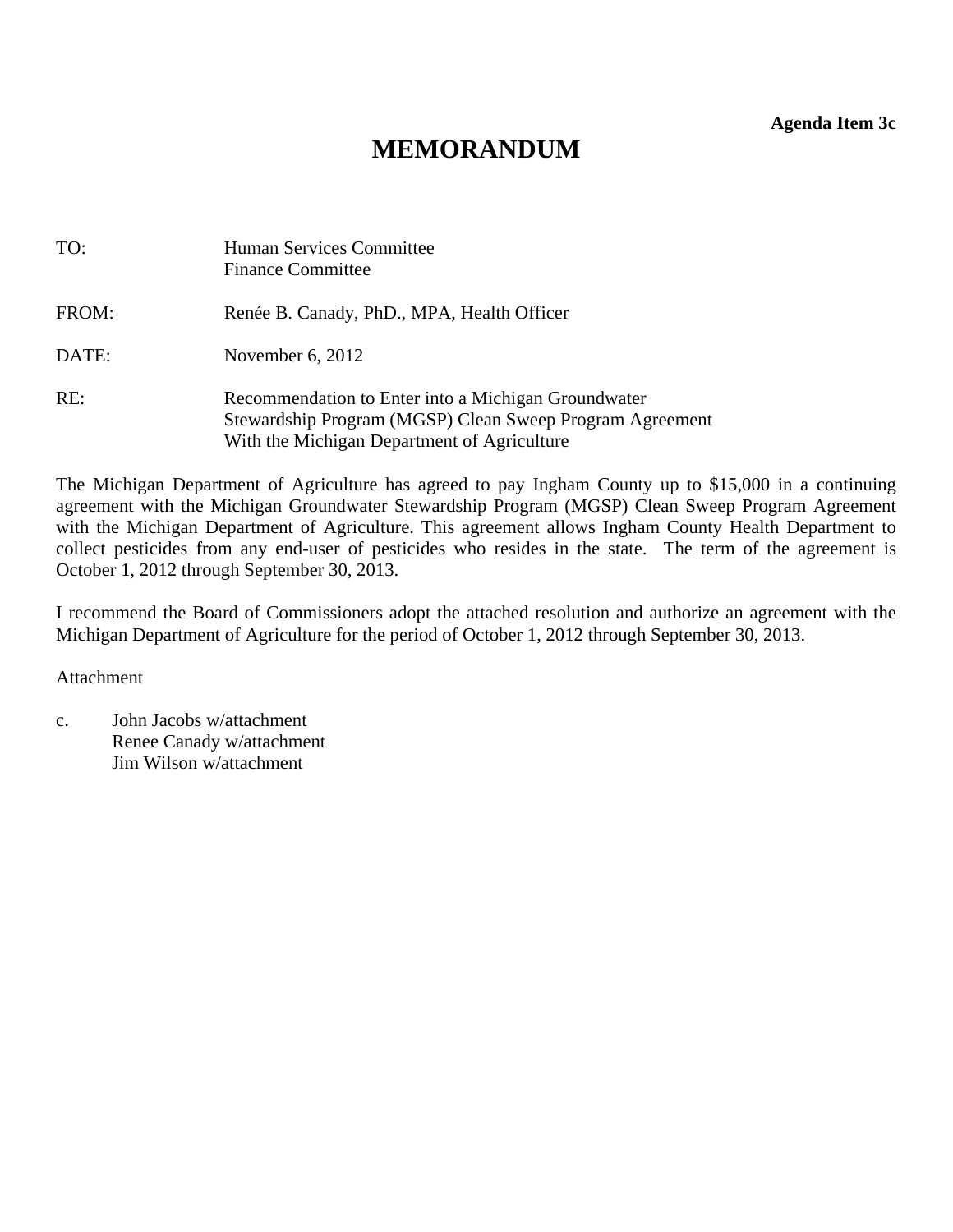Introduced by the Human Services and Finance Committees of the:

### INGHAM COUNTY BOARD OF COMMISSIONERS

### **RESOLUTION TO ENTER INTO A MICHIGAN GROUNDWATER STEWARDSHIP PROGRAM (MGSP) CLEAN SWEEP PROGRAM AGREEMENT WITH THE MICHIGAN DEPARTMENT OF AGRICULTURE**

WHEREAS, Ingham County Health Department has operated a Household Hazardous Waste Collection Program since 1985; and

WHEREAS, the Health Department has had a MGSP Clean Sweep Program Agreement with the Michigan Department of Agriculture since 2001; and

WHEREAS, each year the Agreement has allowed the Health Department to be reimbursed for costs associated with the collection, transportation and disposal of pesticides; and

WHEREAS, the Michigan Department of Agriculture has proposed to enter into a new agreement with the Health Department; and

WHEREAS, the Michigan Department of Agriculture shall pay the Health Department up to \$15,000 for costs associated with the collection, transportation and disposal of pesticides; and

WHEREAS, the term of the Agreement shall be October 1, 2012 through September 30, 2013; and

WHEREAS, the Health Department anticipates a continuation of these services and funds in its 2013 budget; and

WHEREAS; the Health Officer has recommended that the Board of Commissioners authorizes a MGSP Clean Sweep Program Agreement with the Michigan Department of Agriculture.

THEREFORE BE IT RESOLVED, that the Ingham County Board of Commissioners authorizes an Agreement with the Michigan Department of Agriculture.

BE IT FURTHER RESOLVED, that the Michigan Department of Agriculture shall reimburse Ingham County up to \$15,000 for costs associated with the collection, transportation and disposal of pesticides.

BE IT FURTHER RESOLVED, that the term of the agreement shall be October 1, 2012 through September 30, 2013.

BE IT FURTHER RESOLVED, that the Board Chairperson is authorized to sign the Agreement after review by the County Attorney.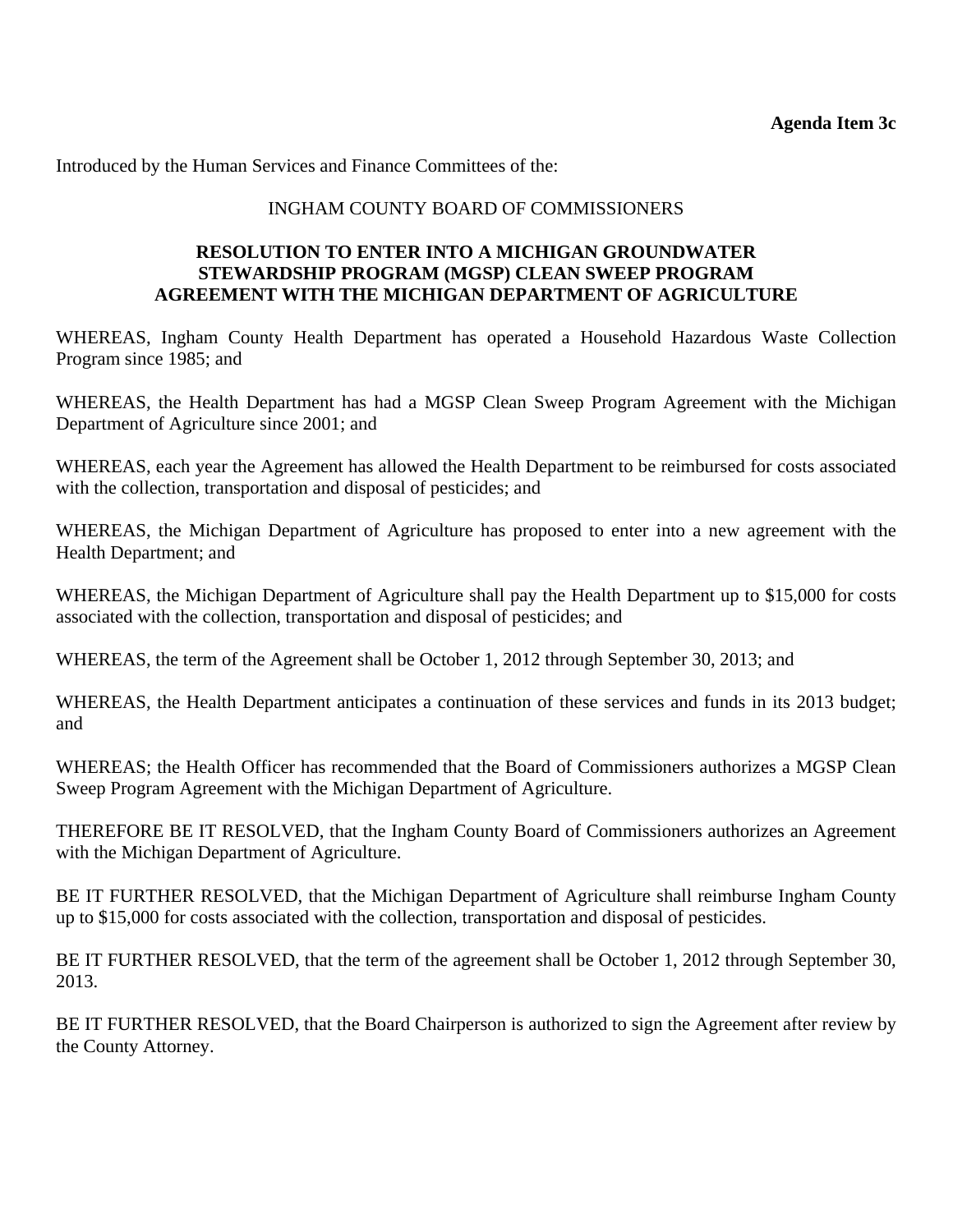## MEMORANDUM

<span id="page-14-0"></span>

| TO:   | Human Services Committee                                                                                    |
|-------|-------------------------------------------------------------------------------------------------------------|
| FROM: | Renée Branch Canady, PhD, MPA, Health Officer                                                               |
| DATE: | November $5, 2012$                                                                                          |
| RE:   | Resolution to Honor the Ingham Community Health Centers Board of Directors on Their<br>Ten Year Anniversary |

This is a recommendation to honor the Ingham Community Health Centers Board of Directors (Ingham CHC Board) on their  $10<sup>th</sup>$  anniversary of providing steadfast service to the citizens of Ingham County through their strong partnership with the Ingham County Board of Commissioners and the Health Department.

The Ingham CHC Board was formed in 2002 to meet requirements of Section 330 of the Public Health Services Act as a new health center program grantee of the Health Resources and Services Administration. The Ingham CHC Board is comprised of individuals who volunteer their time and energy to create a fiscally and administratively strong organization for the purpose of improving the health status of the residents of Ingham County. Their mission is to assure the delivery of high-quality, well-managed and cost-effective health care services to Ingham County residents through a network of community health centers that respond to the specific needs of potentially at-risk or underserved populations, including people with low incomes, women during the child-bearing years, children, people of color, and recent immigrants. These services will be provided without regard for the patient's insurance status or ability to pay.

I recommend that the Board of Commissioners honor the Ingham Community Health Centers Board of Directors and the value the consumers bring to ensuring that medically underserved residents in Ingham County have access to healthcare.

c: Deb Brinson, w/attachment Barb Mastin, w/attachment John Jacobs w/attachment Jonathon MacGown, w/attachment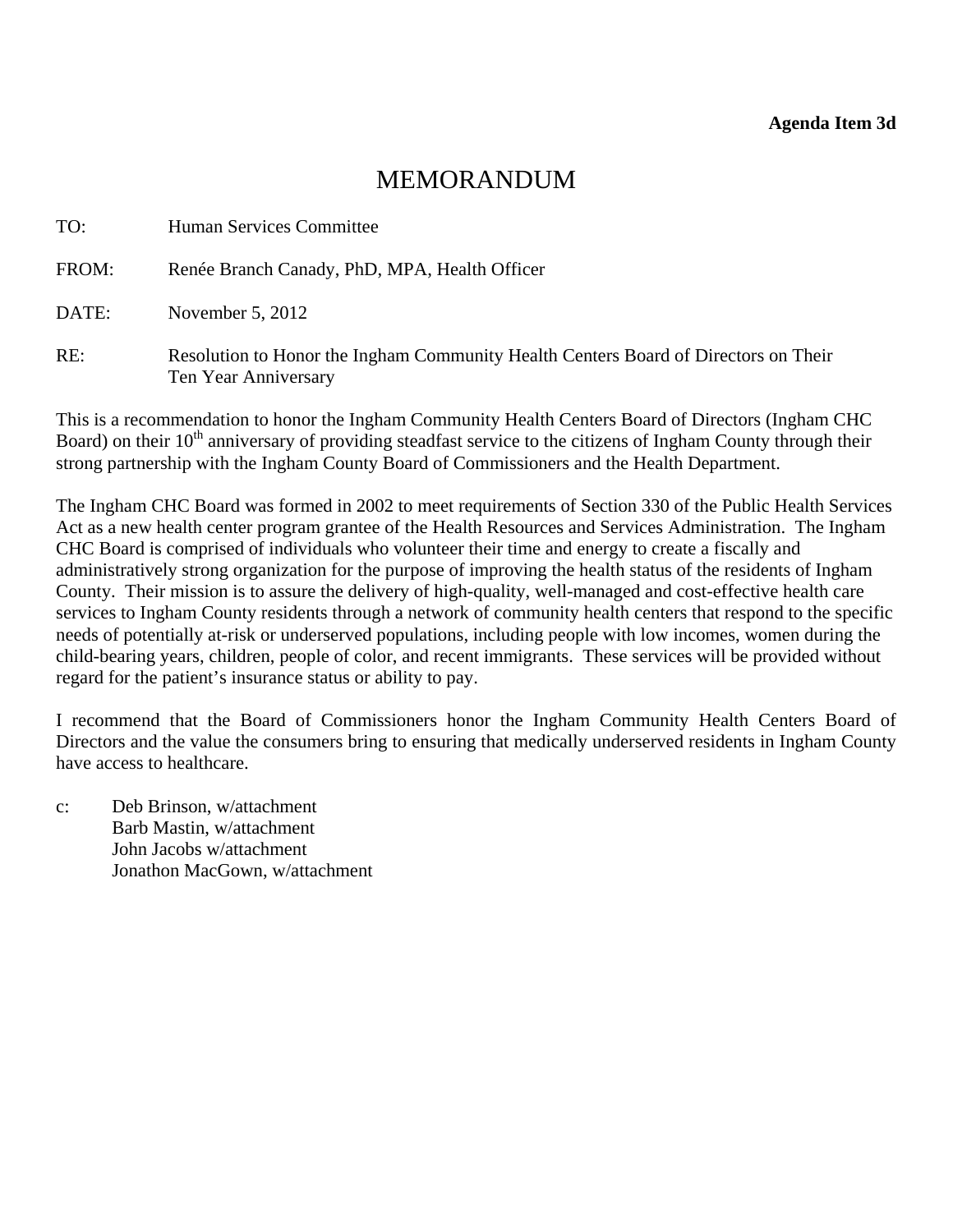Introduced by the Human Services Committee of the:

### INGHAM COUNTY BOARD OF COMMISSIONERS

### **RESOLUTION TO HONOR THE INGHAM COMMUNITY HEALTH CENTERS BOARD OF DIRECTORS ON THEIR TEN YEAR ANNIVERSARY**

WHEREAS, the Ingham Community Health Centers Board of Directors (Ingham CHC Board) was formed in 2002 to meet requirements of Section 330 of the Public Health Services Act as a new health center program grantee of the Health Resources and Services Administration; and

WHEREAS, the Ingham CHC Board is comprised of individuals who volunteer their time and energy to create a fiscally and administratively strong organization for the purpose of improving the health status of the residents of Ingham County; and

WHEREAS, the Ingham CHC Board has a strong partnership with both the Health Department and the Ingham County Board of Commissioners; and

WHEREAS, the mission of the Ingham CHC Board is to assure the delivery of high-quality, well-managed and cost-effective health care services to Ingham County residents through a network of community health centers that respond to the specific needs of potentially at-risk or underserved populations, including people with low incomes, women during the child-bearing years, children, people of color, and recent immigrants. These services will be provided without regard for the patient's insurance status or ability to pay.

THEREFORE BE IT RESOLVED, the Ingham County Board of Commissioners hereby honors the Ingham Community Health Centers Board of Directors and the value the consumers bring to ensuring that medically underserved residents in Ingham County have access to healthcare.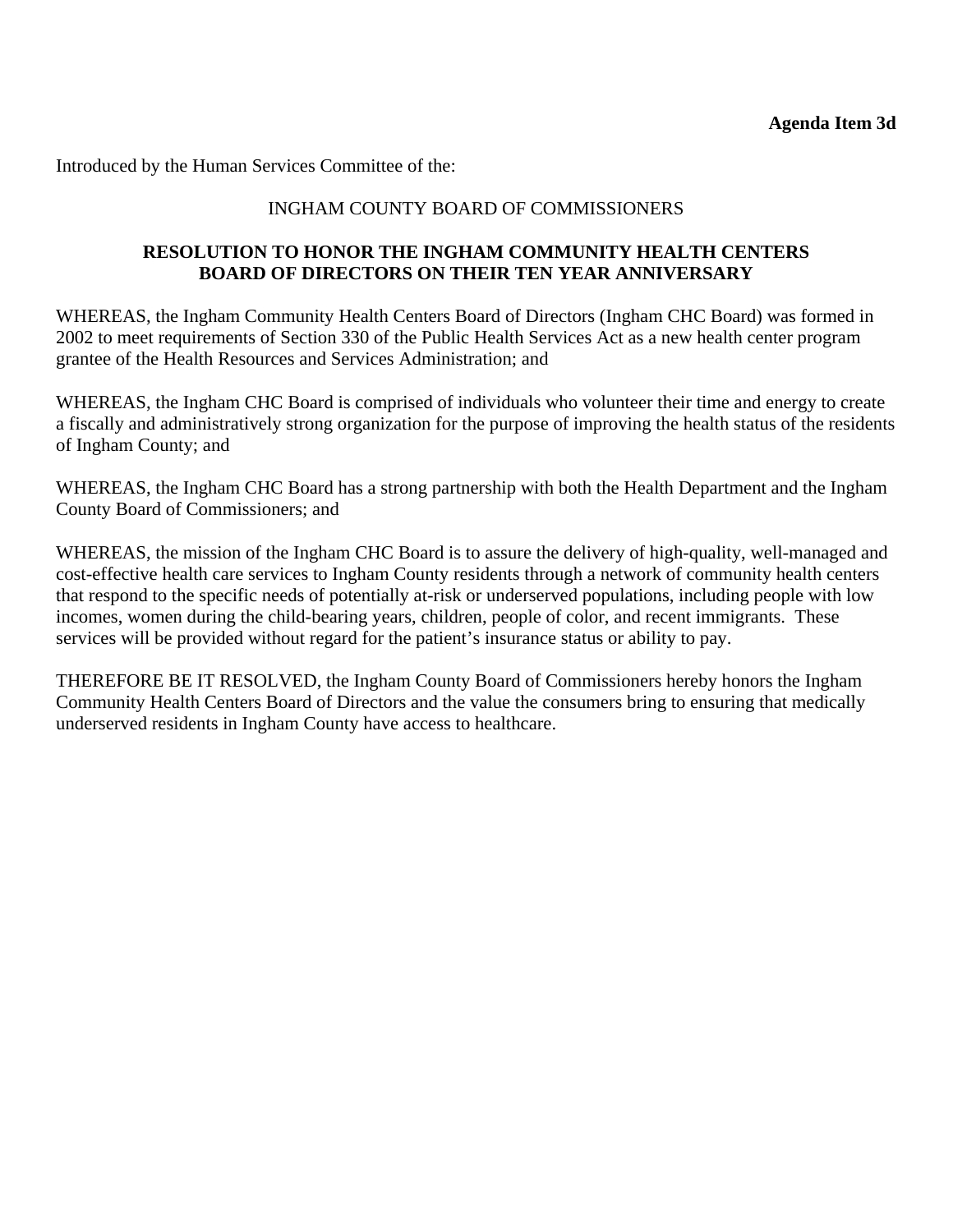### **Agenda Item 3e**

<span id="page-16-0"></span>Introduced by the Human Services Committee of the:

### INGHAM COUNTY BOARD OF COMMISSIONERS

### **RESOLUTION HONORING DORIS GOODMAN**

WHEREAS, Doris Goodman began her career with Ingham County in August, 1985 as a Nutritionist in the Women Infant and Children (WIC) Unit of the Health Department; and

WHEREAS, in March, 1990, she was promoted to the WIC Program Coordinator position; and

WHEREAS, in the role of WIC Coordinator, she was responsible for the development of nutrition education curricula and high risk nutrition counseling; and

WHEREAS, in January, 2009, Ms. Goodman was recognized by the Michigan Department of Community Health, Bureau of Family, Maternal and Child Health WIC Division, in honor of contributions serving as an esteemed member of the MI-WIC Steering Committee representing Local Agencies of the Michigan WIC Program; and

WHEREAS, she was a tireless advocate for thousands of women and children who were at nutritional risk, assisting them and enrolling them in programs; and

WHEREAS, with years of dedicated hard work and supportive enthusiasm, she built strong relationships with her staff and colleagues, and encouraged her staff to meet the nutritional and educational needs of thousands of women and children; and

WHEREAS, over two decades she built strong relationships with community and statewide partners, Ms. Goodman was recognized for her leadership and collaboration and support of women and children by local and statewide partners for improving the health of women and children and improving the quality of life in the community; and

WHEREAS, the WIC Clinic carried a caseload of over 7300 clients, and Ms. Goodman advocated for and received approval from the Michigan Department of Community Health – WIC Division allocation of funding for the purpose of hiring a Peer Breastfeeding Counselor to be in the ICHD WIC Clinic for FY 2010/11.

THEREFORE BE IT RESOLVED that the Ingham County Board of Commissioners hereby honors Ms. Goodman upon her retirement after 27 years of dedicated service to the community and for the contributions she has made to the Health Department.

BE IT FURTHER RESOLVED, that the Board wishes her continued success in all of his future endeavors.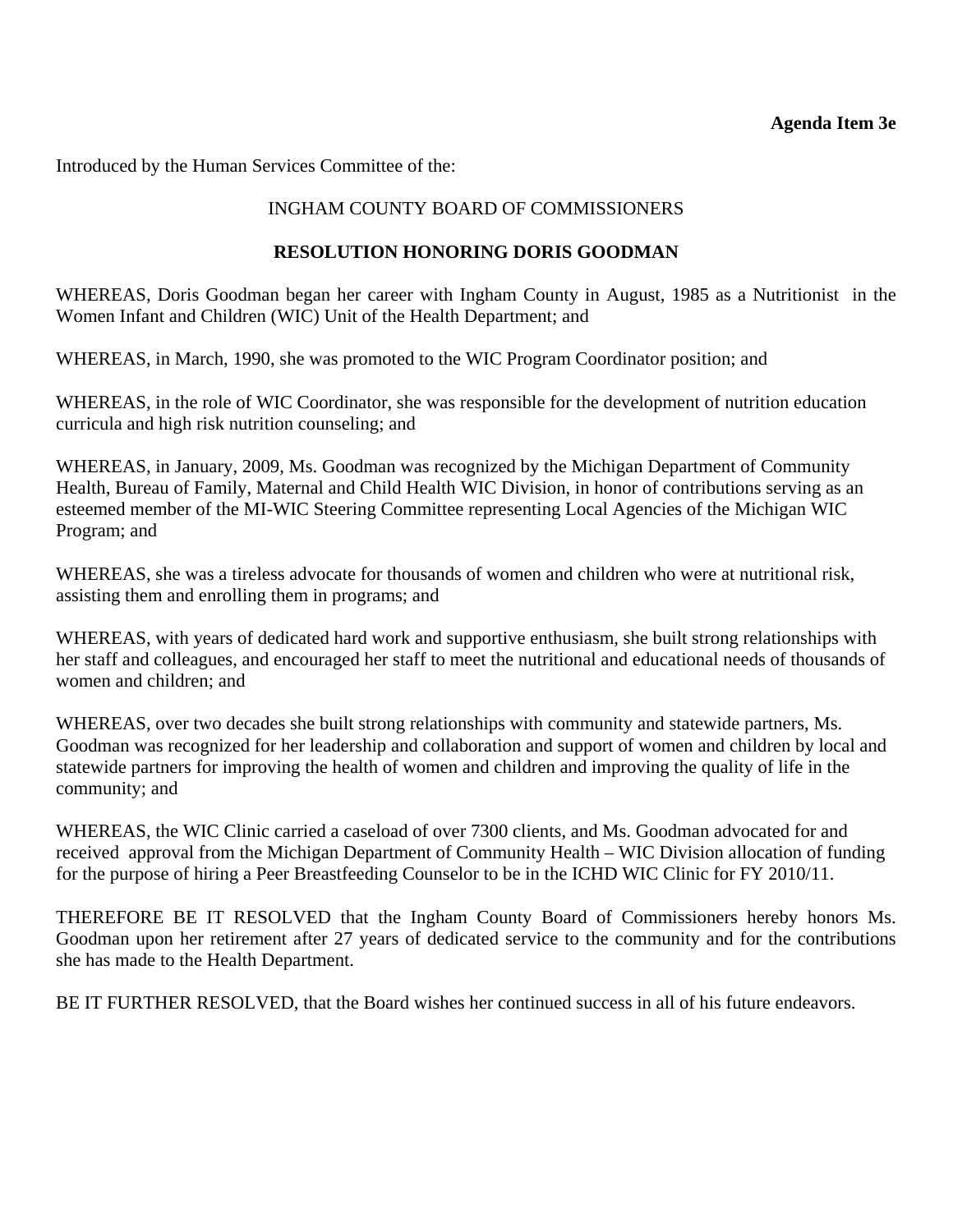### **Agenda Item 4**

### **MEMORANDUM**

<span id="page-17-0"></span>TO: Human and County Services and Finance Committees

FROM: Rick Terrill, Facilities Director

DATE: November 5, 2012

SUBJECT: AMENDMENT TO RESOULTION 12-150

The resolution before you authorizes amending Resolution #12-150 which approved a contract with GAV Associates, Inc., to write up preliminary construction documents for alterations and renovations at Willow Health Center.

After the original documents were submitted, there was a reduction in the original budget amount that required a complete re-design of the construction documents resulting in a need for \$4,900.00 in additional funds.

Funding for the re-design is available in line item 511-61553-818000-02005.

I recommend approval of this resolution.